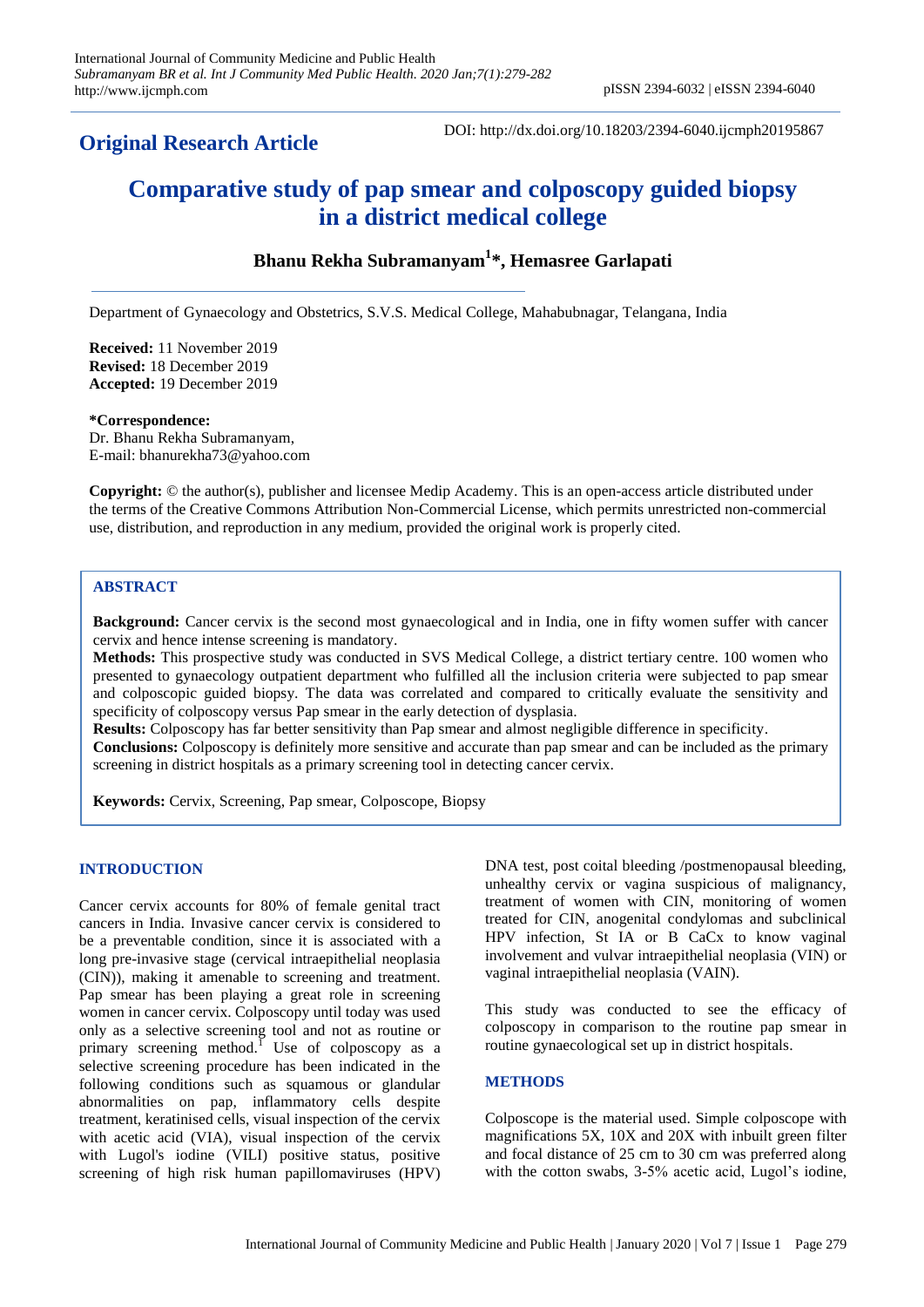equal quantity of 95% ethanol and ether for pap smear and other routine instruments of gynaecology outpatient department (OPD) were kept ready.

#### *Inclusion criteria*

Patients whose ageis between 20-70 year, patients with abnormal symptoms like profuse white discharge, post coital bleeding, intermenstrual bleeding or postmenopausal bleeding, patients with clinically unhealthy cervix diagnosed by speculum examination like, cervical erosion, cervicovaginitis, cervical polyp, condylomas etc. and atients with pap smears showing dysplasia.

#### *Exclusion criteria*

Women with age >70 years and <20 years, patients with frank bleeding P/V at the time of examination and reviewed after the bleeding stopped, women with frank invasive cancer, women who underwent total hysterectomy for benign indications and pregnant women.

After obtaining informed consent and counselling 100 women who came to OPD and were fitting into the inclusion criteria were selected and after local examination and colposcopic examination, pap smear was obtained and smeared onto slide and transferred into Koplik's jar, followed by examination of cervix with colposcopy using NS first followed by 3-5% acetic acid and green filter and Lugol's iodine. The findings were recorded in Odel'sdiagram, Reid's score was given and was followed by colposcopic guided biopsy from abnormal area and sent for HPE. 3 In this process of undergoing the study, patients were counselled and due Ethical standards were maintained as to the information, procedure and secrecy.

#### **RESULTS**

Among 100 women, 13% were between 20-29 years, 38% were between 30-39%, 31% belonging to 40-49 years group and 18% were between 50-59%.





## **Table 1: Complaints.**

| <b>Complaints</b>                 | <b>Total cases</b><br>$(n=100)$ | <b>CIN</b> cases<br>$(n=17)$ |               |
|-----------------------------------|---------------------------------|------------------------------|---------------|
|                                   |                                 | N                            | $\frac{0}{0}$ |
| White discharge                   | 56                              | 12                           | 21.4          |
| Post coital<br>bleeding           |                                 | $\mathfrak{D}$               | 28.5          |
| <b>Intermenstrual</b><br>bleeding | 11                              |                              | 9.09          |
| Post-menopausal<br>bleeding       | 5                               | $\mathcal{D}_{\cdot}$        | 40.00         |
| Loss of weight                    | 5                               |                              |               |
| <b>Others</b>                     | 16                              |                              |               |

The incidence of CIN was 6% in para 1 and low when compared to multipara where there was incidence from 30–40%.

The common complaints were white discharge and bleeding per vagina which was either post coital, intermenstrual or of postmenopausal type. Out of them 56% of women who complained of white discharge, 21.4% had CIN. Of the 7% who c/o post coital bleeding 28.5% had CIN. 11% had intermenstrual bleeding, among them 9% had CIN. 5% had postmenopausal bleeding out of them 40% had CIN. 21% women also had non gynaecological complaints and among them none had CIN.

#### *Clinical appearance of cervix*

When cervix was visualized using a speculum, the appearance were atrophy in 2% hypertrophy with erosion in 12%, hypertrophy with congestion in 6% and erosion cervix was found in majority 59% of patients.<sup>1</sup> Polyp was found among 5% of cases. Among women with erosion cervix 12.5% (10/59) had CIN. Among those with congestion alone 16% (2/16) had CIN. Among those with hypertrophy and congestion, 33% were found to have CIN, and in those who had hypertrophy with erosion 25% (3/12) had CIN. All polyps were benign**.**

PAP smear was taken for all patients.5% of smear were found to be normal,80%showed inflammatory atypia,10% showed mild dysplasia 3% showed moderate dysplasia and 2% showed severe dysplasia. Flat AW areas with sharp margins within the transformation zone indicated immature metaplasia or low grade CIN. Among those with flat AW areas, 35.2% (6/17) had CIN. Among those with dense opaque AW area, 91% (11/12) had CIN

Mature squamaous epithelium stained deep brown with Lugol's iodine, called Iodine positivity was found in 24% of cases. Among them none had CIN. Iodine partial positivity was found to be 46% speckled or variegated appearance within an area of slight AW area change might be due to immature metaplasia, regenerating epithelium, or CIN1. Yellow colour within an area of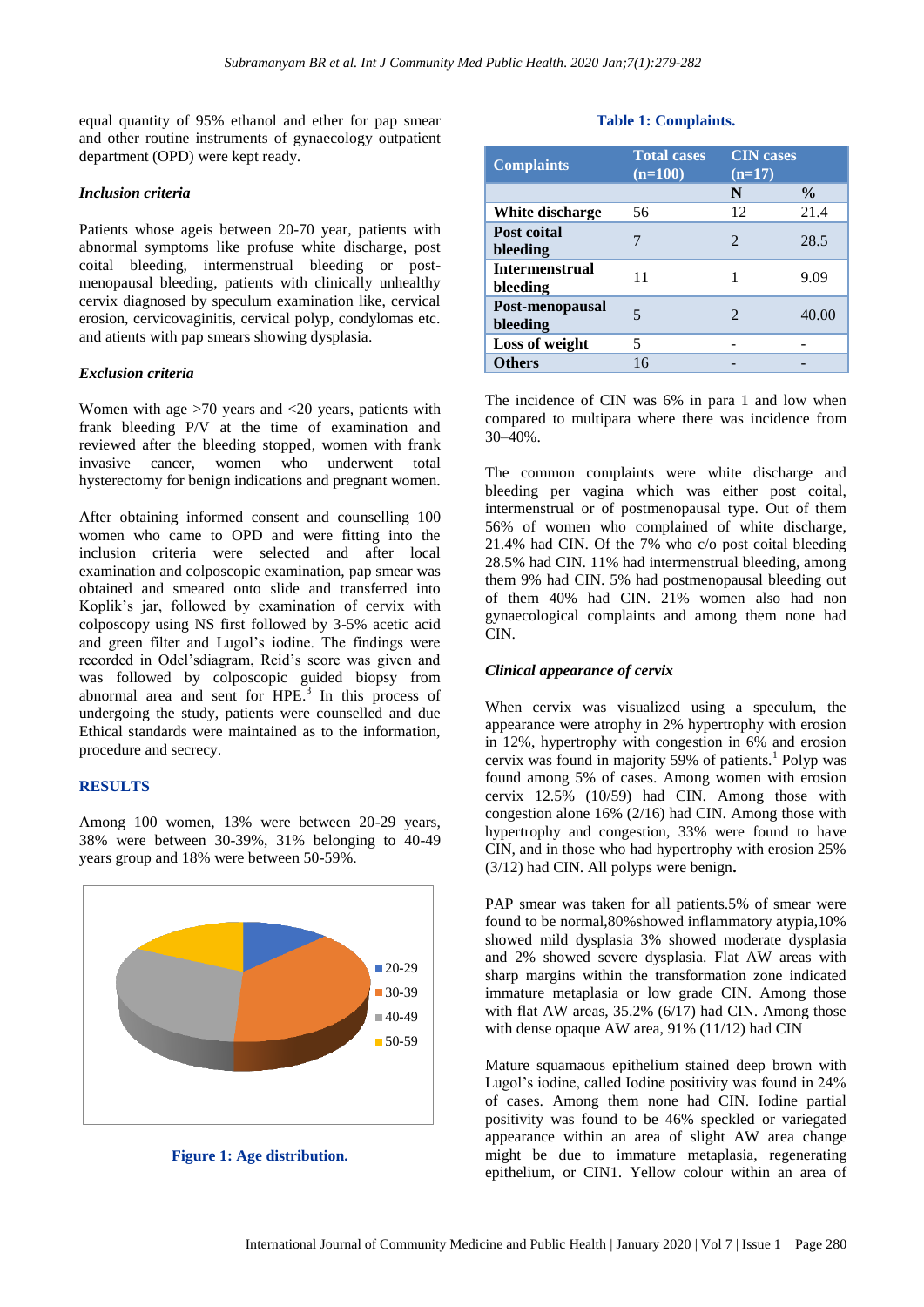dense AW was highly suggestive of CIN2/CIN3. Iodine negativity was found in 30% representing columnar epithelium, atrophy, inflammation or CIN. Among them 40% (12/30) had CIN.

Among the 100 cases studied, 29% (29/100) were diagnosed as colposcopically abnormal. Among the abnormal cases, AW areas were diagnosed in 17%.punctate pattern of vessels was seen in 8%of women. And mosaic pattern of vessels was diagnosed in 4% of women. Normal findings were present in 3%, Erosion cervix in 31% inflammatory changes were seen in 16% and polyps were diagnosed in 5%, leucoplakia was found in 2% and unsatisfactory colposcopy finding was seen in 14%.

All 100 cases were subjected to colposcopicaly directed biopsy. Majority of cases, 71% had chronic cervicitis, 4% had acute cervicitis with erosion, 3% had normal cervix. 5% had polyp, 8% had mild dysplasia, 5% had moderate dysplasia, 4% had severe dysplasia.

## **DISCUSSION**

Cervical cancer was the second most frequent cancer worldwide, in women after breast carcinoma. However, invasive cancer of the cervix was considered to be a preventable condition as it associated with a long pre invasive stage (CIN) making it amenable to screening and treatment.

In the present study screening was done in 100 women with abnormal symptoms like excessive white discharge post coital bleeding, postmenopausal bleeding etc, women with unhealthy cervix, and women with dysplastic smears, with colposcopy and its result were correlated with pap smear and biopsy to determine the sensitivity and specificity of these methods in detecting CIN. Regarding age distribution, high incidence of CIN were found among the age group of 30-49 years with mean age 41 years which was seen 19% of cases. Kushtagi and Fernandes, in their study showed the prevalence of CIN was higher in women over 30 year.<sup>4</sup> Vaidya showed in his study that CIN was more prevalent in the age group of  $>35$  years.<sup>5</sup>

Regarding parity, our study showed, increased incidence of CIN among multiparous women, 35-40%. Similar study by Shalini et al showed the mean parity was 42 in patients with invasive cancer.<sup>6</sup> Kushtagi and Fernandez showed the prevalence of CIN was significantly higher in parity of more than 2 Vaidya showed more positive cases of CIN were found with parity more than 4 this might be attributed to hormonal and nutritional changes that occur in pregnancy, immuno suppression during pregnancy, and cervical trauma during vaginal delivery.<sup>5</sup>

Among the complaints, majority of women (56%) complaint of excessive white discharge per vaginum. Among them CIN was found in 21.4% (12/56). Excessive

vaginal discharge playing a role in contributing to the development of CIN was also proved to be a risk factor in the study conducted by Vaidya et al.<sup>10</sup> In their study, 24% had vaginal discharge. Post coital bleeding was found in 7% (7/100) of cases. Among them CIN was found in 28.6% (2/7) Shalini et al in their study showed the relationship of post coital bleeding and  $CIN$ .<sup>6</sup> In their study, among the women who had post coital bleeding, 85.5% had benign findings, 5.6% had HPV and CIN I, 3.6% had CIN2 and CIN3 and 55% had invasive cancer. There was no correlation between the duration of bleeding and pathology. Among those with intermenstrual bleeding, 9.09 % (1/11) had CIN. Among those with postmenopausal bleeding 40% (2/5) had CIN. Regarding the clinical appearances of cervix, the most common finding was erosion cervix where the squamous epithelium of ectocervix was replaced by the columnar epithelium of endocervix. Erosion was seen in 59% (59/100), rest of patients showed congestion in 16% Hypertrophy with congestion seen in 6% Hypertrophy with erosion was seen in 12% and polyp was found in 5% of cases. CIN was found in 16.9% (2/16) in women who showed congestion, 12.5% (10/59) in women who showed erosion and 33.3% in women with hypertrophy with congestion and 25% in women with hypertrophy with erosion.

Pap smear was taken for all cases. It showed mild dysplasia in 10%, moderate dysplasia in 3% and severe dysplasia in 2%. Pap smear correctly estimated CIN in 78% and underestimated in 10% and overestimated in 12% (false positivity).

| S. no.         | <b>Authors</b>               | <b>Sensitivity</b> | <b>Specificity</b> |
|----------------|------------------------------|--------------------|--------------------|
|                |                              | N(%)               | N(%)               |
| 1              | Londhe et $al'$              | 13.2               | 96.3               |
| $\mathfrak{D}$ | Shalini et al <sup>6</sup>   | 56                 | 90                 |
| 3              | Basu et al <sup>1</sup>      | 29.5               | 92.3               |
|                | Pete et $al8$                | 47                 | 77                 |
| 5              | Sukhpreet et al <sup>9</sup> | 20                 | 91.25              |
|                | Present study                | 29.4               | 87 9               |

#### **Table 2: Sensitivity and specificity of pap smear by various authors.**

Sensitivity of pap smear was found to be very low 29.4% compared to its specificity which was 87.9%. This was attribution to the high number of false negative smear.

This data suggested that with colposcopy as a screened tool, the rate of false negative cytology could be significantly reduced with colposcopy enhanced cervical screening particularly in women with otherwise negative smears,

Correlation between cytology and HPE was poor as far as mild dysplasias were concerned. But the correlation was good for moderate and severe dysplastic lesions. Correlation between colposcopic findings and biopsy showed a good correlation for higher grade lesions (CIN